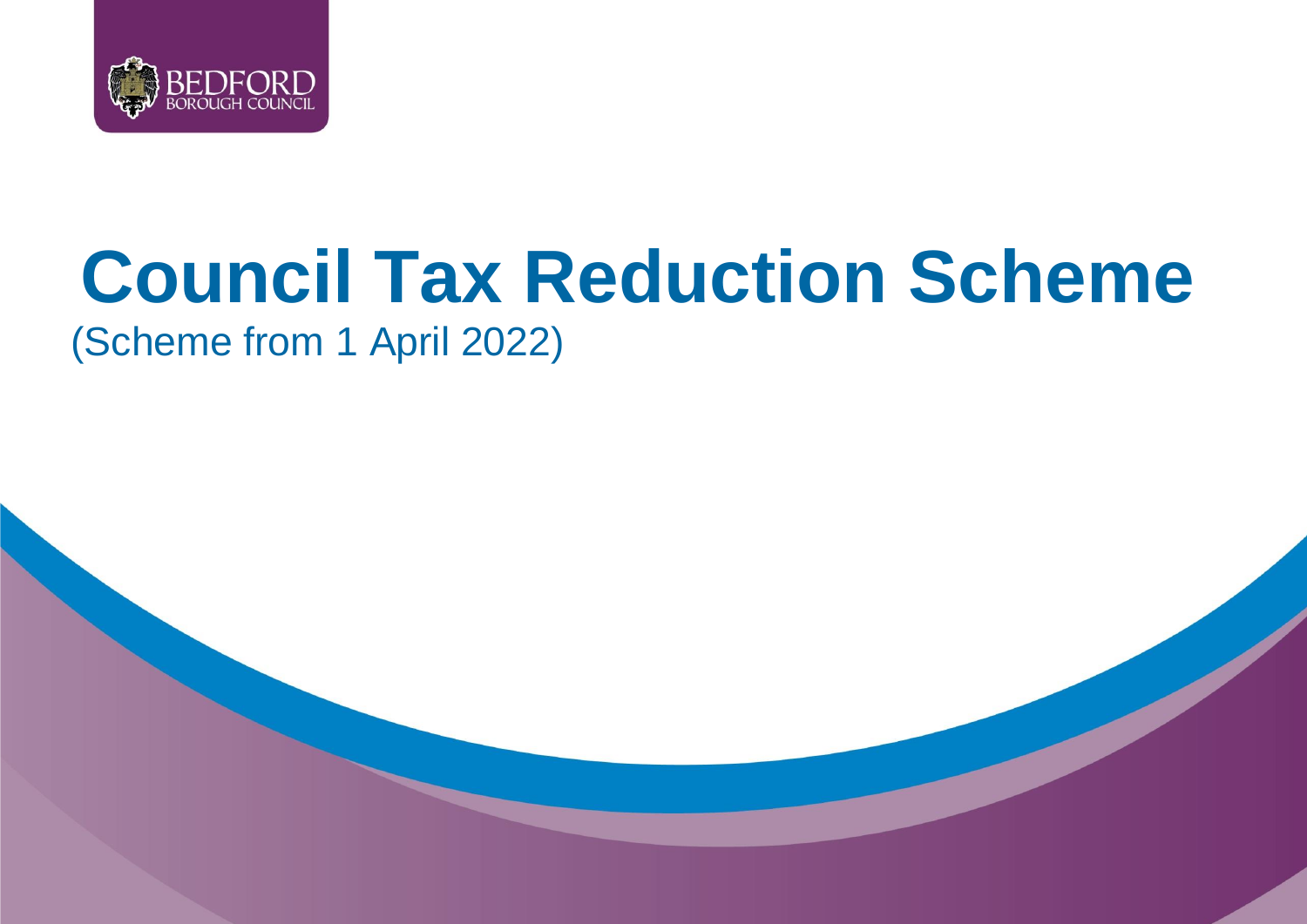|    | 1. Introduction                                                            |
|----|----------------------------------------------------------------------------|
|    | 2. Key Principles                                                          |
|    | 3. Basis of the Scheme                                                     |
|    | <b>4. Maximum Amount of Discount</b>                                       |
|    | 5. Classes of Person to Whom the Scheme Applies                            |
|    | <b>Vulnerable Persons</b>                                                  |
| 6. | <b>Other Discounts, Relief and Exemptions</b>                              |
|    | 7. Calculation of Entitlement                                              |
|    | <b>Relevant Non-dependant Deductions</b>                                   |
|    | 8. Requirement for Applications                                            |
|    | <b>Backdating of Entitlement</b>                                           |
|    | 9. Changes of Circumstances                                                |
|    | <b>10. Extended Reductions</b>                                             |
|    | 11. Review, Revisions and Cancellation of Awards                           |
|    | <b>Annual Reviews</b>                                                      |
|    | 12. Income                                                                 |
|    | 13. Capital                                                                |
|    | <b>14. Applicable Amounts</b>                                              |
|    | 15. Appeals                                                                |
|    | 16. Reductions Under Section 13A(1)(c) LGFA 1992                           |
|    | 17. Persons Obtaining or Attempting to Obtain Council Tax Support by Fraud |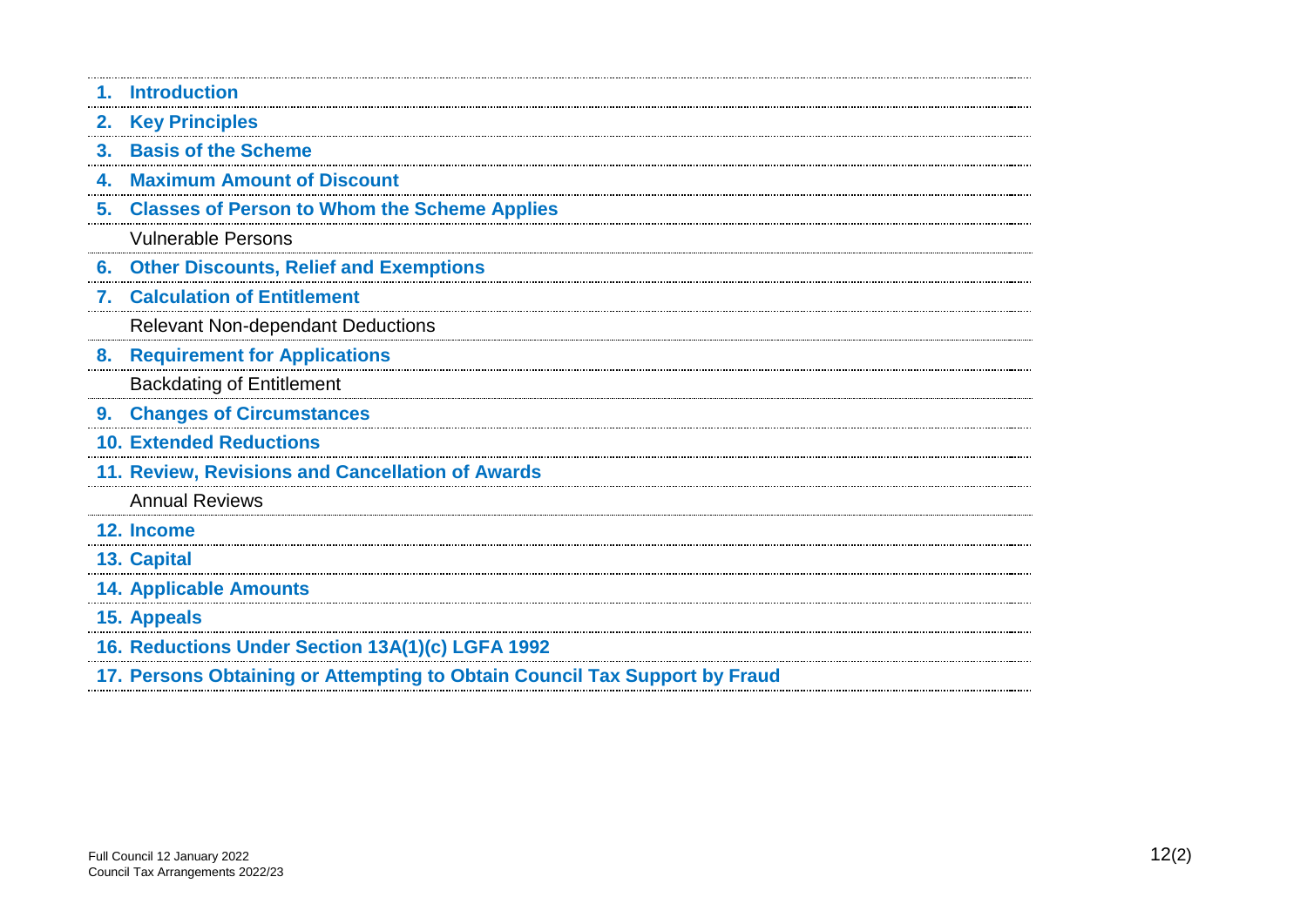## **1. Introduction**

- 1.1 The Council, as a Council Tax billing authority, has a legal obligation to put in place a local Council Tax Reduction Scheme to provide Council Tax Support to households on a low income.
- 1.2 **Bedford Borough Council's local Council Tax Reduction Scheme from 1 April 2022 shall be the scheme as set out in the Council Tax Reduction Schemes (Default Scheme) (England) Regulations 2012 as amended by regulation and also amended as set out in this document. The local Scheme as set out in this document shall be applied in respect of all applications for Council Tax Support except to the extent that the Council Tax Reduction Schemes (Prescribed Requirements) (England) Regulations 2012 require otherwise.**
- 1.3 It is the Council's general intention in agreeing this scheme that the proportion of the Council Tax that a Council Taxpayer entitled to Council Tax Support under this scheme is required to pay shall be the same proportion as that person would have been required to pay under the Council Tax Reduction Schemes (Default Scheme) (England) Regulations 2012 except in those circumstances specifically set out otherwise in this document.
- 1.4 The administrative processes for applying for Council Tax Support, evaluating entitlement, notification of entitlement and submission of an appeal shall continue broadly in the manner in which the administration processes in respect of Council Tax Benefit were applied at 31 March 2013 but subject to any specific requirements set out in this Scheme.
- 1.5 In the event of a dispute regarding the application of any requirements contained in this Scheme consideration shall be given to the explanatory note and policy intent set out in this Scheme and the requirement shall be construed accordingly.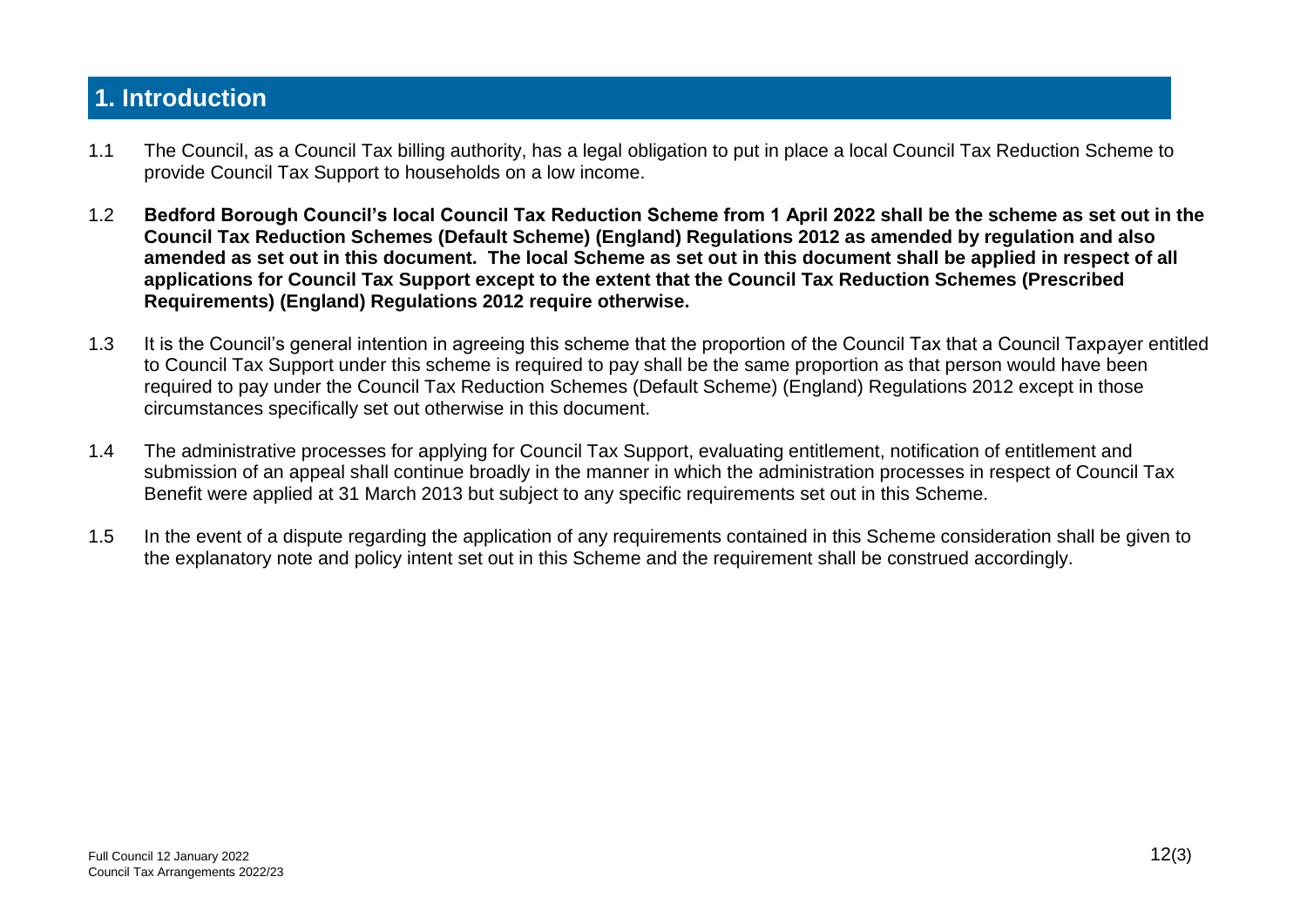# **2. Key Principles**

- 2.1 The Bedford Borough Council local Council Tax Reduction Scheme is based upon the following key principles;
	- 2 Council Tax Support should be provided to those households most in need of support and that would otherwise face financial difficulty in meeting the basic needs of the household.
	- 3 Persons with the same circumstances should receive the same amount of support regardless of age, to the extent that regulations allow.
	- 4 The total amount of Council Tax Support should be set at a level that is affordable within the Council's agreed budgets and that will not have a significant adverse effect on the overall funding available to the Council.
	- 5 All members of households should contribute toward the household being able to pay the Council Tax where they have the financial means to do so.
	- 6 Households with the means to pay the Council Tax, either because they have sufficient income or sufficient capital, should be required to pay the amount that is due.
	- 7 Households residing in larger or more valuable properties should meet part of the cost of the Council Tax.
	- 8 Persons making the transition from benefits to paid employment should be supported by continuing to provide Council Tax Support for a short time following the commencement of employment.
	- 9 The Council will act diligently in the award of Council Tax Support and awards will only be made where the applicant provides sufficient evidence to support their application.
	- 10 Persons obtaining welfare benefit or Council Tax Support by fraud should not be supported in meeting the full cost of Council Tax for a period of six months.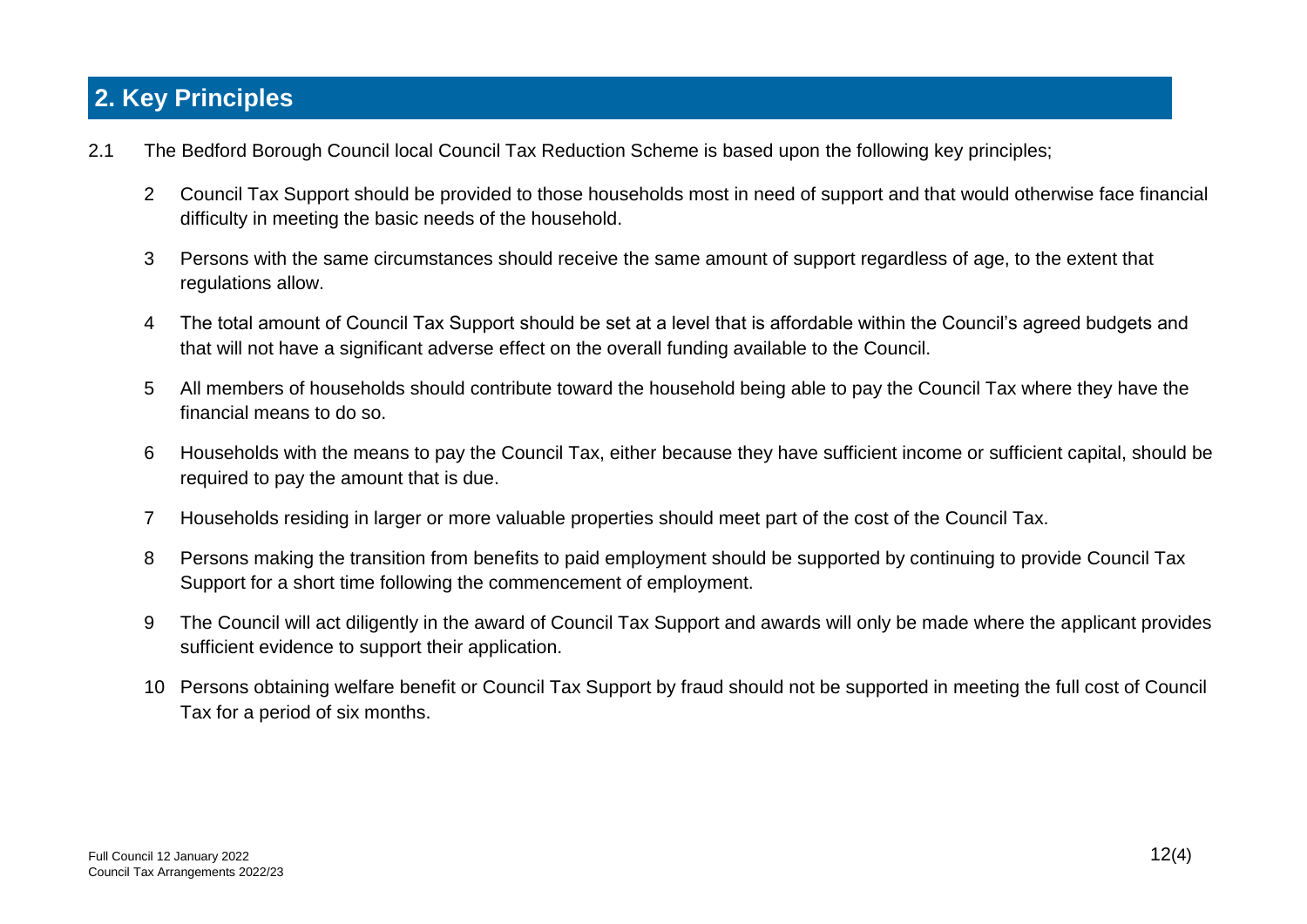## **3. Basis of the Scheme**

**The following information describes the Bedford Borough Council local Council Tax Reduction Scheme and must be interpreted with reference to the Key Principles and the Council Tax Reduction Schemes (Default Scheme) (England) Regulations 2012.**

#### Annual Uprating of Applicable Amounts etc.

- 3.1 The Council Tax Reduction Schemes (Default Scheme) (England) Regulations 2012 set out a default scheme as at 1 April 2013 and the Council's local Scheme is the Scheme as set out in those regulations as amended by the requirements of this document. Contained within the Council Tax Reduction Schemes (Default Scheme) (England) Regulations 2012 are various amounts to be taken into account in calculating entitlement to Council Tax Support under that Scheme. These amounts are the relevant amounts as at 1 April 2013 and it is a requirement of the Council's local Scheme that these amounts should be *reviewed annually and, where appropriate, uprated each year to take account of inflation*. Since the Council Tax Reduction Schemes (Default Scheme) (England) Regulations 2012 will not be amended in future years, where an amount defined in those regulations is also defined under the Council Tax Reduction Schemes (Prescribed Requirements) (England) Regulations 2012 then for the purposes of the Council's local Scheme the amount shall be that amount as currently defined under the Council Tax Reduction Schemes (Prescribed Requirements) (England) Regulations 2012 and any subsequent amendments but subject to any further modification as specified in this Scheme.
- 3.2 Where, in respect of any financial year an amount is not prescribed under the Council Tax Reduction Schemes (Prescribed Requirements) (England) Regulations 2012, as amended, but a corresponding amount is prescribed for the purpose of Housing Benefit, then that amount shall be used for the purpose of this Scheme for financial years commencing on or after 1 April 2016. Otherwise, where no amount is prescribed, the amount shall be adjusted in accordance with the change in the Consumer Price Index as at the end of September prior to the start of the relevant financial year (where the change in the Consumer Price Index is a negative figure there shall be no adjustment).

#### Revocation of the Council Tax Reduction Schemes (Default Scheme) (England) Regulations 2012

3.3 In the event the Council Tax Reduction Schemes (Default Scheme) (England) Regulations 2012 are revoked or otherwise repealed or annulled, for the purpose of this Scheme reference to the Council Tax Reduction Schemes (Default Scheme)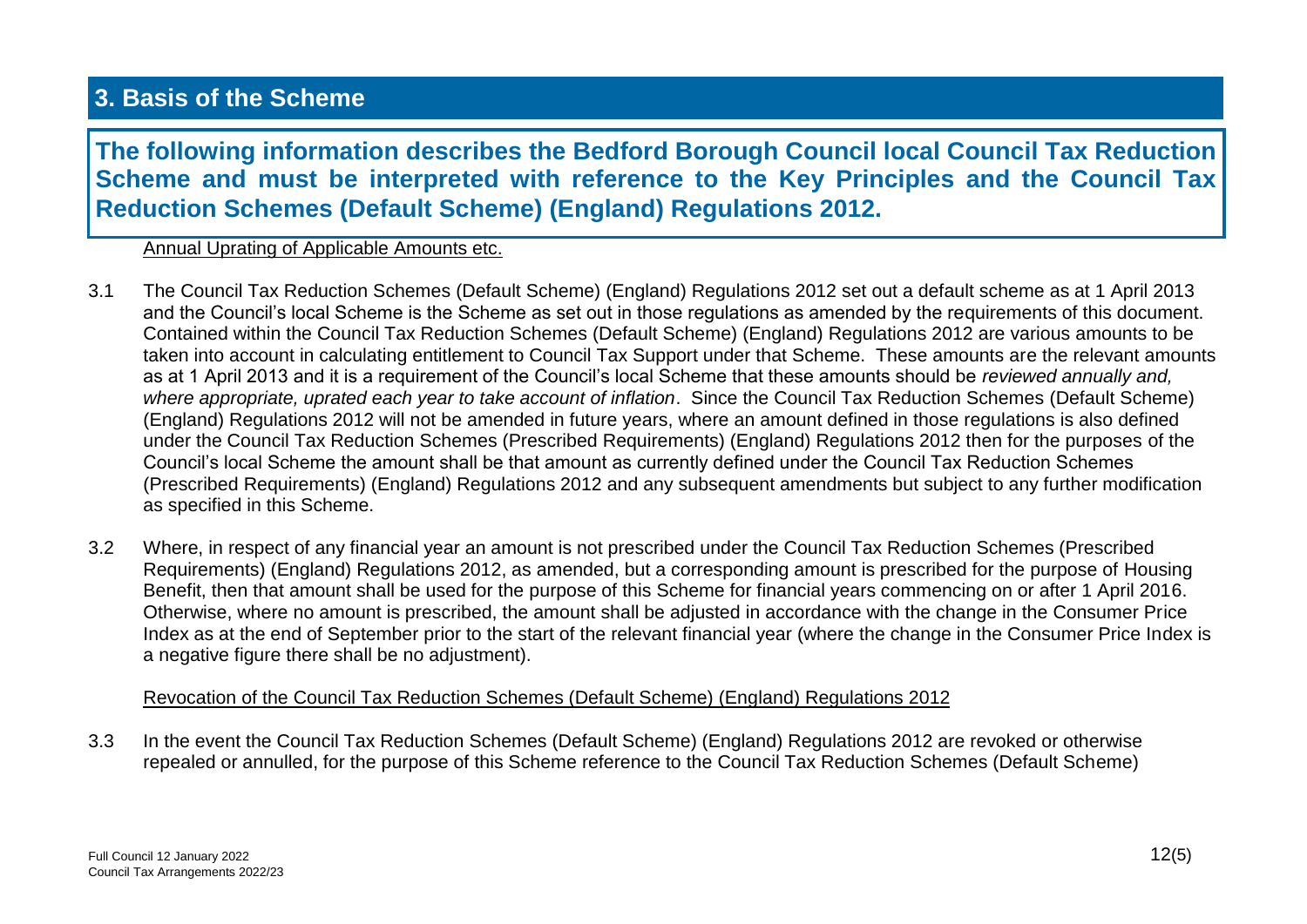(England) Regulations 2012 shall be construed as referring to the regulations as they stood immediately before the revocation subject to 3.1 above.

#### Explanatory Notes and Policy Intent

3.4 The policy intention is that the amounts used in determining eligibility should be reviewed annually and, where appropriate, uprated in accordance with inflation. It is intended that the applicable amounts, premiums etc. should remain in-step with the corresponding amounts for the purpose of other benefits such as Housing Benefit, Jobseekers Allowance etc.

### **4. Maximum Amount of Discount**

4.1 Paragraph 1 (a) of section 29 of Part 7 of the Council Tax Reduction Schemes (Default Scheme) (England) Regulations 2012 shall be replaced by the following text where a reduction is awarded due to the person being a person entitled to a reduction under Class D or Class E as defined in Part 4 to the Schedule to the Regulations.

In respect of a dwelling entered in the Council Tax Valuation List with a band of A, B, C, or D is the amount set by the *authority as the council tax for the relevant financial year in respect of the dwelling in which he is a resident and for which he is liable, subject to any discount which may be appropriate to that dwelling under the 1992 Act;* 

*In respect of a dwelling entered in the Council Tax Valuation List with a band of E, F, G, or H is 82% of the amount set by the authority as the council tax for the relevant financial year in respect of the dwelling in which he is a resident and for which he is liable, subject to any discount which may be appropriate to that dwelling under the 1992 Act;*

#### Explanatory Notes and Policy Intent

4.2 The policy intention of this amendment is to give effect to Key Principle F, that households residing in larger or more valuable properties should meet part of the cost of Council Tax. The amendment is intended to limit the Council Tax Support discount to a maximum of 82% of the net Council Tax for properties in valuation bands E, F, G or H.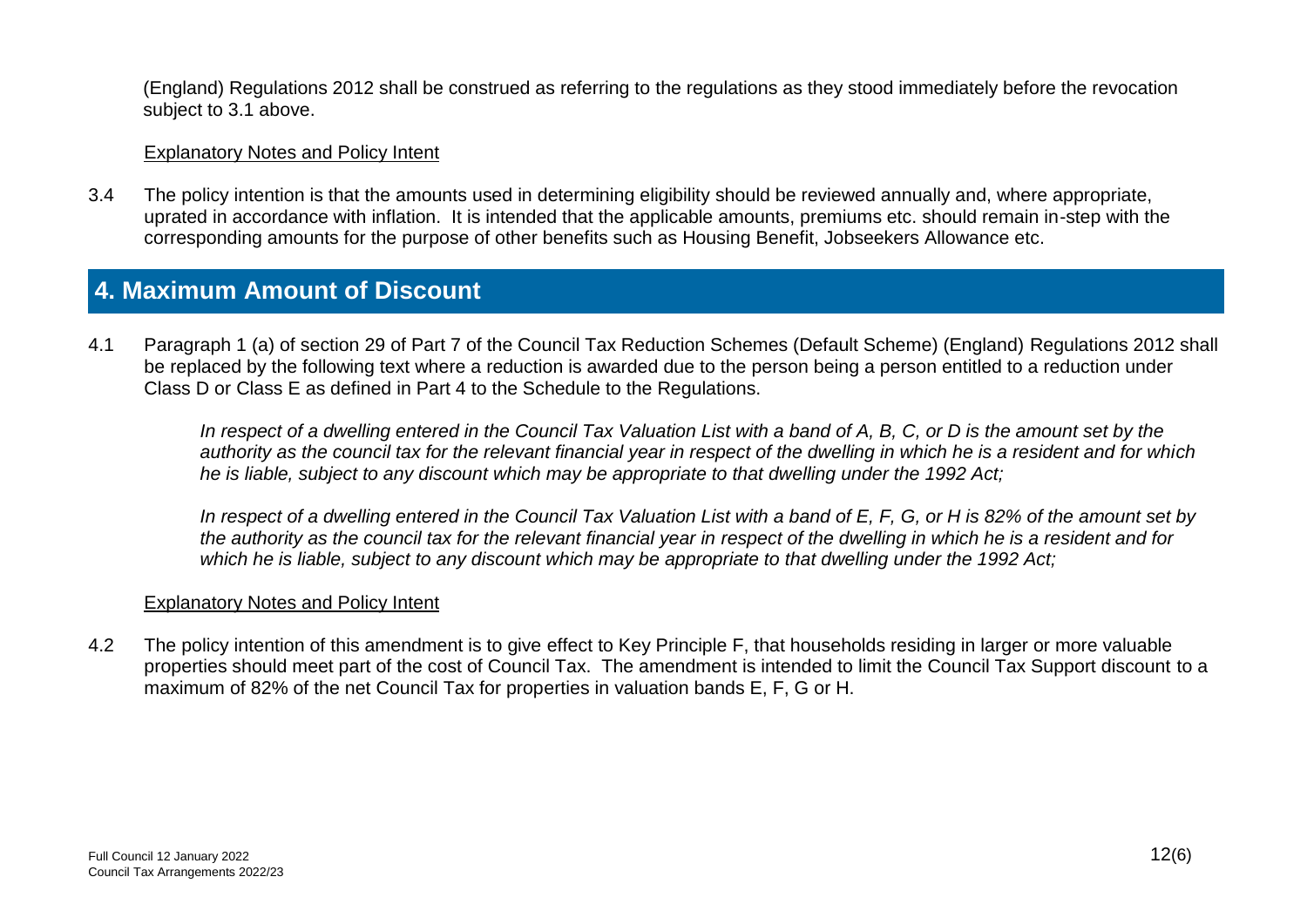### **5. Classes of Persons to Whom this Scheme Applies**

- 5.1 The classes of persons to whom this Scheme applies are those classes set out in Part 4 of the Schedule to the Council Tax Reduction Schemes (Default Scheme) (England) Regulations 2012 with the exception of those persons in paragraph 18 of Part 4; Class F alternative maximum Council Tax reduction – persons who are not pensioners.
- 5.2 Class F in its entirety shall be omitted from the Council's local Council Tax Reduction Scheme and all consequential references in the regulations shall also be omitted.
- 5.3 The other classes of persons that are excluded from the default scheme set out in the Council Tax Reduction Schemes (Default Scheme) (England) Regulations 2012 shall be excluded from this local Scheme.

#### Vulnerable Persons

5.4 For the purposes of this Scheme the following classes of person are considered to be vulnerable;

Persons who are entitled to support under this Scheme and who;

- a) Have a severe disability which prevents them from undertaking paid employment or significantly restricts their ability to undertake paid employment; and/or
- b) Are a lone parent that would find it difficult to undertake paid employment because they are the sole carer for a young child that it not yet of school age; and/or
- c) A person that is, or has been in the recent past, a victim of domestic abuse or violence.
- 5.5 It is considered that the provisions contained within the Council Tax Reduction Schemes (Default Scheme) (England) Regulations 2012 as amended by this local Scheme provide for an appropriate level of Council Tax Support to be provided to vulnerable persons.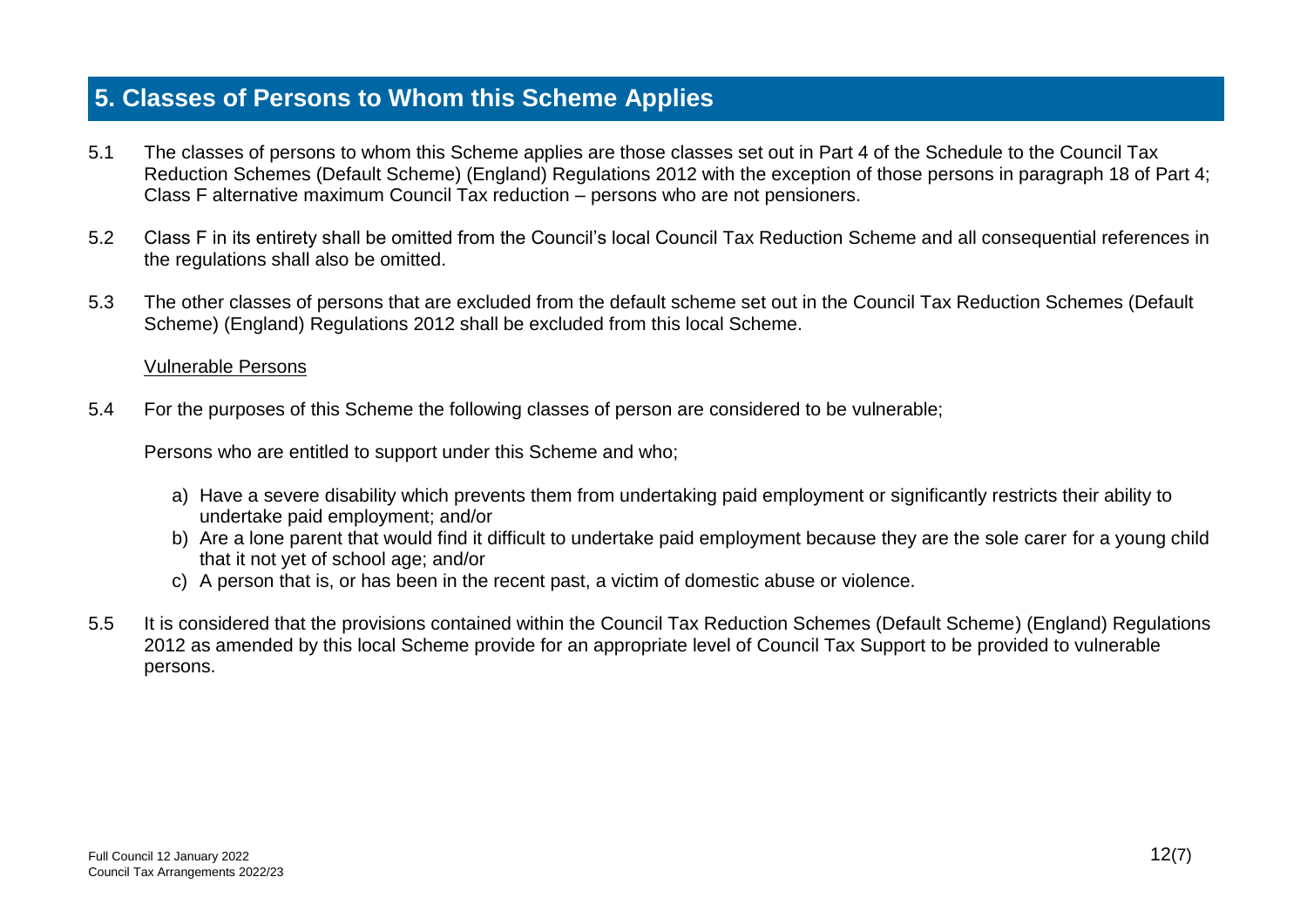# **6. Other Discounts, Reliefs and Exemptions**

6.1 In accordance with the requirements of the Council Tax Reduction Schemes (Default Scheme) (England) Regulations 2012 any other discounts, relief or exemptions, with the exception of reductions under Section 13A(1)(c) Local Government Finance Act 1992, to which the Council Taxpayer(s) are entitled shall be applied first against the Council Tax liability in order to determine the eligible Council Tax Liability before an assessment is made of the applicant's entitlement to a Council Tax Support discount. **Calculation of Entitlement**

# **7. Calculation of Entitlement**

7.1 Entitlement to a Council Tax Support discount shall be calculated in accordance with the requirements of the Council Tax Reduction Schemes (Default Scheme) (England) Regulations 2012 except to the extent that a different calculation is required as specified in this Council Tax Support Scheme.

#### Non-Dependant Deductions

7.2 Non-dependant deductions shall be made in accordance with the Council Tax Reduction Schemes (Default Scheme) (England) Regulations 2012 as amended by the Council Tax Reduction Schemes (Prescribed Requirements and Default Scheme) (England) (Amendment) Regulations 2012 or any subsequent amendments and the requirements of section 3 of this Scheme. However, where a deduction is to be made the amount of each deduction shall be calculated in accordance with the following criteria;

| <b>Non-Dependant's Gross Income</b> | <b>Weekly Deduction (for 2022/23)</b>  | Daily Deduction (for 2022/23)        |
|-------------------------------------|----------------------------------------|--------------------------------------|
| Less than £77.00                    | Nil                                    | Nil                                  |
| Between £77,00 and £99,99           | £7.54                                  | £1.08                                |
| Between £100,00 and £199,99         | £15.17                                 | £2.17                                |
| Between £200.00 and £349.99         | £20.68                                 | £2.95                                |
| Greater than £349.99                | An amount equal to the weekly Council  | An amount equal to the daily Council |
|                                     | Tax Support discount prior to the non- | Tax Support discount prior to the    |
|                                     | dependant deduction                    | non-dependant deduction              |

7.3 Unless otherwise determined though a review of this Policy, the deductions shall be amended from 1 April each year by an amount equal to the percentage change in "Whole Economy - Single Month" average weekly earnings for the month of December in the preceding financial year as published by the Office of National Statistics in the Average Earnings Index (or any successor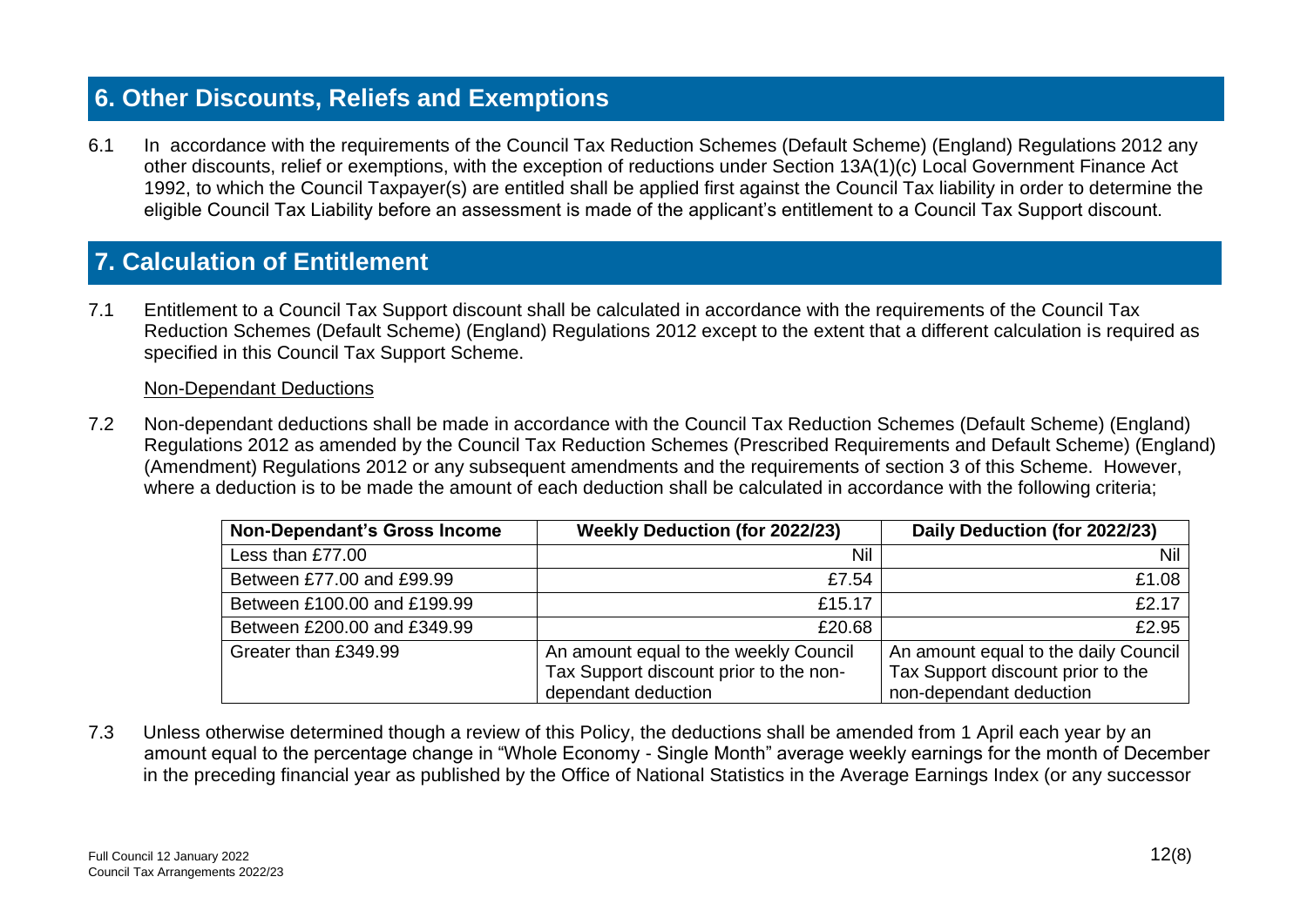body with responsibility for publication of the index). For any year where the relevant change in average weekly earnings is less than zero there shall be no change to the deduction rates.

#### Explanatory Notes and Policy Intent

This amendment is intended to give effect to Key Principle D and E. It is intended that the amount of the non-dependant deduction shall be greater than the amount specified in the regulations and shall be an amount determined by reference to the gross income of the non-dependant as shown in the table. Deductions should start where the non-dependant's income exceeds the amount that a person aged 25 or over would receive in Jobseekers Allowance. Where the non-dependant's income exceeds £349.99 it is considered that the household has sufficient income to meet the full cost of Council Tax and no Council Tax Support discount should be awarded.

It is intended that deduction rates should increase each year in-line with increases in average earnings.

## **8. Requirement for Applications**

- 8.1 The process for making applications shall be as set out in the Council Tax Reduction Schemes (Default Scheme) (England) Regulations 2012. In addition;
- 8.2 Subject to any legal requirements the Council may waive the requirement for a resident to complete an application form where it is satisfied that it has sufficient evidence to enable a decision on eligibility to be made in accordance with this Scheme.
- 8.3 Subject to any legal requirements persons entitled to Council Tax Benefit in respect of 31 March 2013 shall be considered to have made an application for a Council Tax Support Discount. A calculation of their entitlement to a Council Tax Support Discount will be made based on the information provided in respect of their application for Council Tax Benefit as applies at 31 March 2013.

#### Backdating of Entitlement

8.4 Applications for backdating of entitlement will be considered in accordance with the provisions set out in the Council Tax Reduction Schemes (Default Scheme) (England) Regulations 2012 and in particular sections 111 and 112 of Part 14 of the Schedule to those regulations.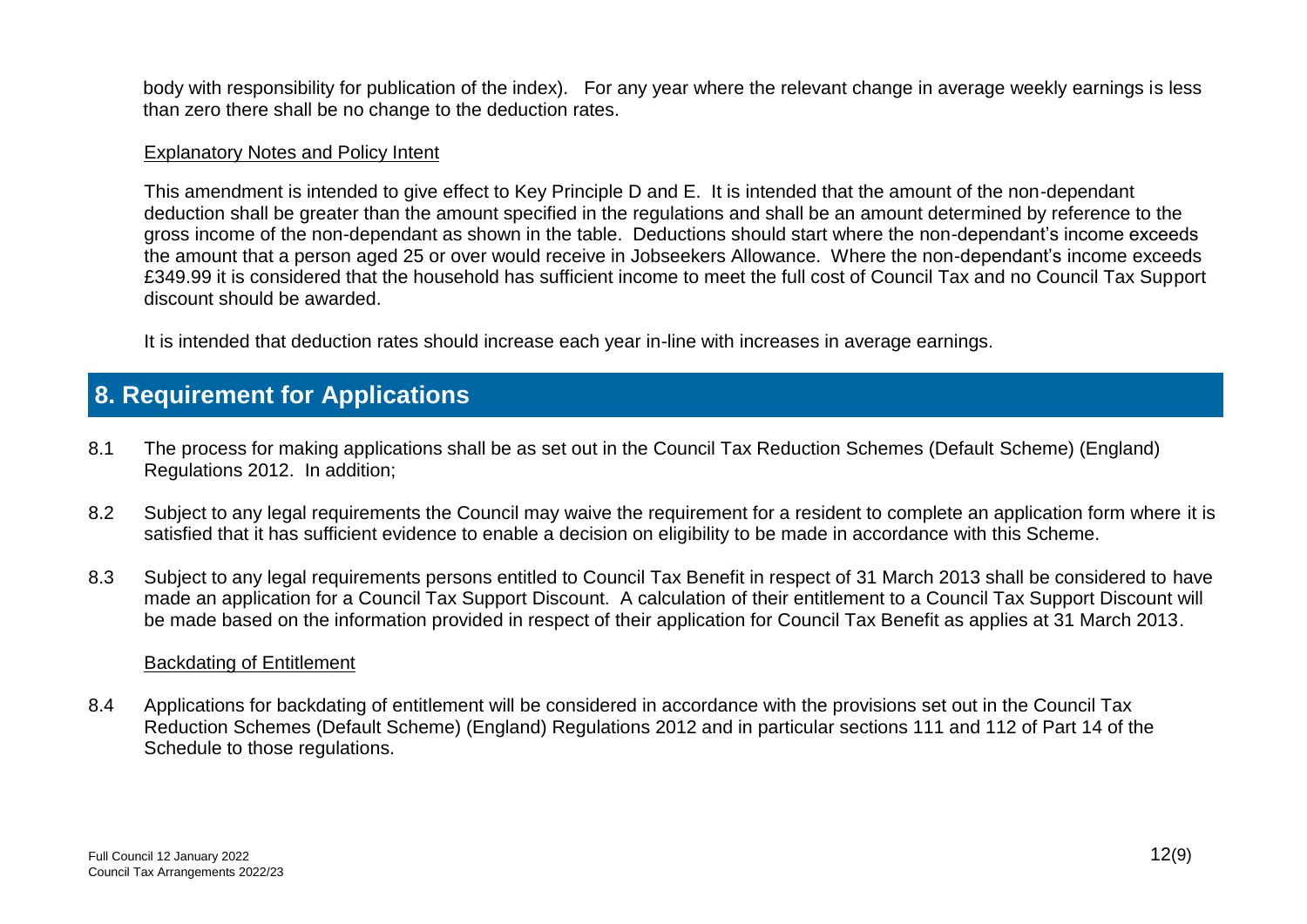#### Explanatory Notes and Policy Intent

8.5 It is intended that in accordance with the Default Scheme arrangements consideration will be given to backdating awards for up to six months for persons who are not pensioners and for up to three months for persons who are pensioners.

## **9. Changes of Circumstances**

- 9.1 Council Taxpayers in receipt of a Council Tax Support discount are required to notify the Council within one calendar month of any **Republications** change in circumstances of any member of the household that may affect entitlement to the discount.
- 9.2 The duty to notify the Council of changes in circumstances shall be as set out in section 115 of Part 14 of the Schedule to the Council Tax Reduction Schemes (Default Scheme) (England) Regulations 2012.
- 9.3 Changes of circumstances shall take effect as set out in the Council Tax Reduction Schemes (Default Scheme) (England) Regulations 2012.

## **10. Extended Reductions**

**Requirement for Applications**

- 10.1 In certain circumstances persons may be entitled to extended reductions (i.e. a discount will continue to be awarded for a short period where the person would not otherwise continue to qualify for the same amount of support).
- 10.2 Extended reductions for persons commencing paid employment or self-employment are considered to be an important aspect of work incentive since an award prevents the immediate issue of increased Council Tax demands at a time when the person is adjusting to new financial circumstances.
- 10.3 For the purposes of this Scheme extended reductions will be awarded in accordance with the requirements set out in the Council Tax Reduction Schemes (Default Scheme) Regulations 2012.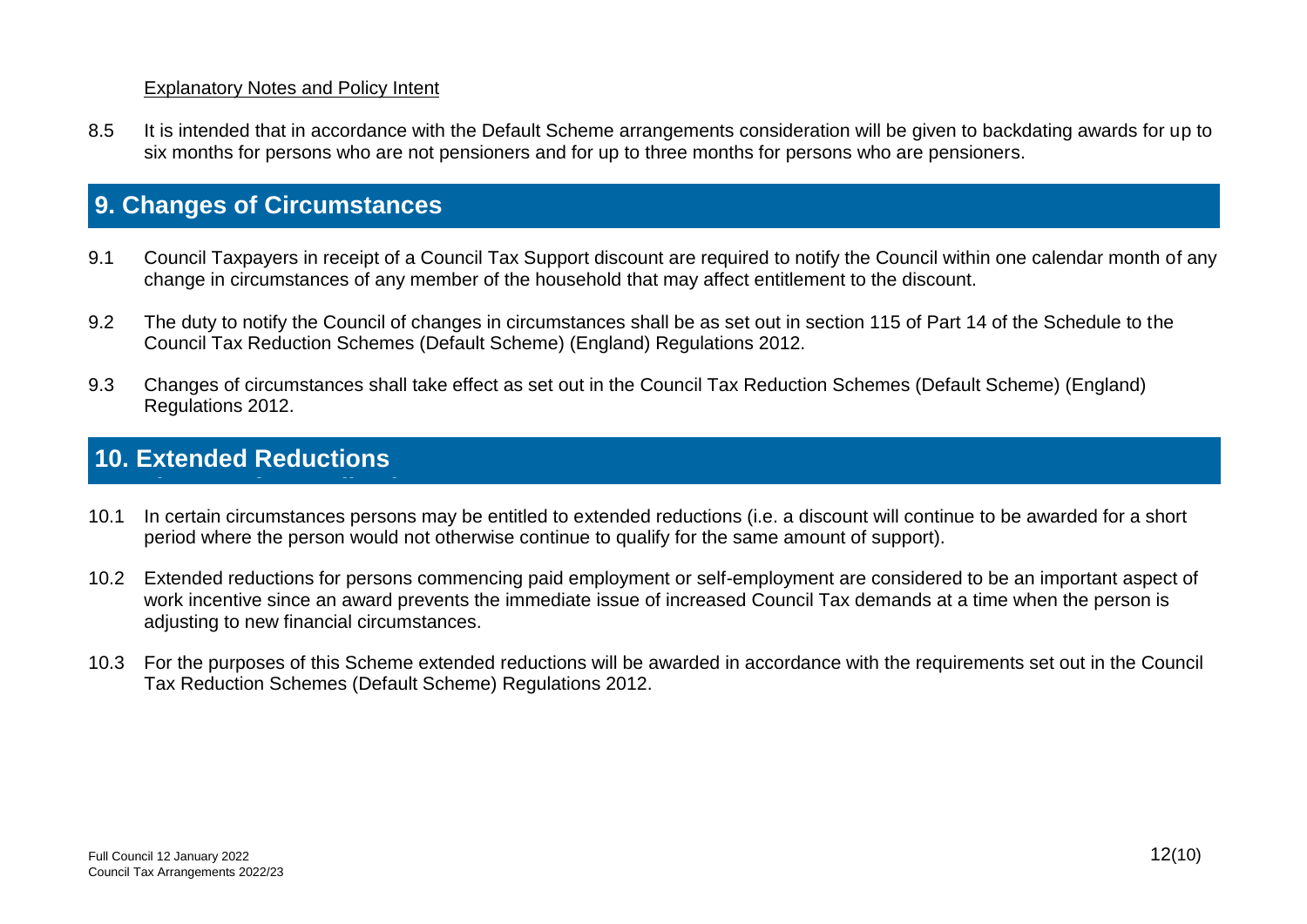## **11. Revision, Review and Cancellation of Awards**

- 11.1 The Council will revise, review and cancel Council Tax Support Discounts in accordance with the requirements contained in the Council Tax Reduction Schemes (Default Scheme) Regulations 2012.
- 11.2 In addition and subject to any regulatory requirements, the Council may contact persons in receipt of awards periodically to review their entitlement. Where entitlement is reviewed the person will be required to provide current evidence to support the circumstances of their claim.
- 11.3 Should the information requested not be provided within one calendar month of the request the Council may withdraw the Council Tax Support discount with effect from the day on which it has reason to believe a change in circumstances affecting entitlement may have occurred. A review of entitlement will not be conducted more frequently than once in any six month period except where the Council has reason to believe that a change of circumstances has occurred more recently.

#### Annual Reviews

**Requirement for Applications**

11.4 All awards will be subject to an annual review with the commencement of each financial year. Annual reviews will take account of any changes to applicants' Council Tax liability, changes agreed by the Council to this Scheme, amendments to applicable amounts or other financial thresholds and changes to income, etc. Where the Council Tax Reduction Schemes (Default Scheme) Regulations 2012 are amended from the commencement of a financial year the amendments shall be incorporated into the annual review.

### **12. Income**

- 12.1 For the purposes of this Scheme a person's income shall be determined in accordance with the Council Tax Reduction Schemes (Default Scheme) Regulations 2012. However, any type of income which was disregarded at the discretion of the Council, in part or in whole, for the purposes of Council Tax Benefit as at 31 March 2013 shall also be disregarded for the purposes of this Scheme to the extent that the Council Tax Reduction Schemes (Prescribed Requirements) Regulations 2012 allow.
- 12.2 To the extent that the Council Tax Reduction Schemes (Default Scheme) Regulations 2012 allow; in determining for the purpose of this Scheme a person's earnings from employment or self-employment it shall be assumed that those earnings are not less than the relevant minimum wage that would be paid to a person providing the same service.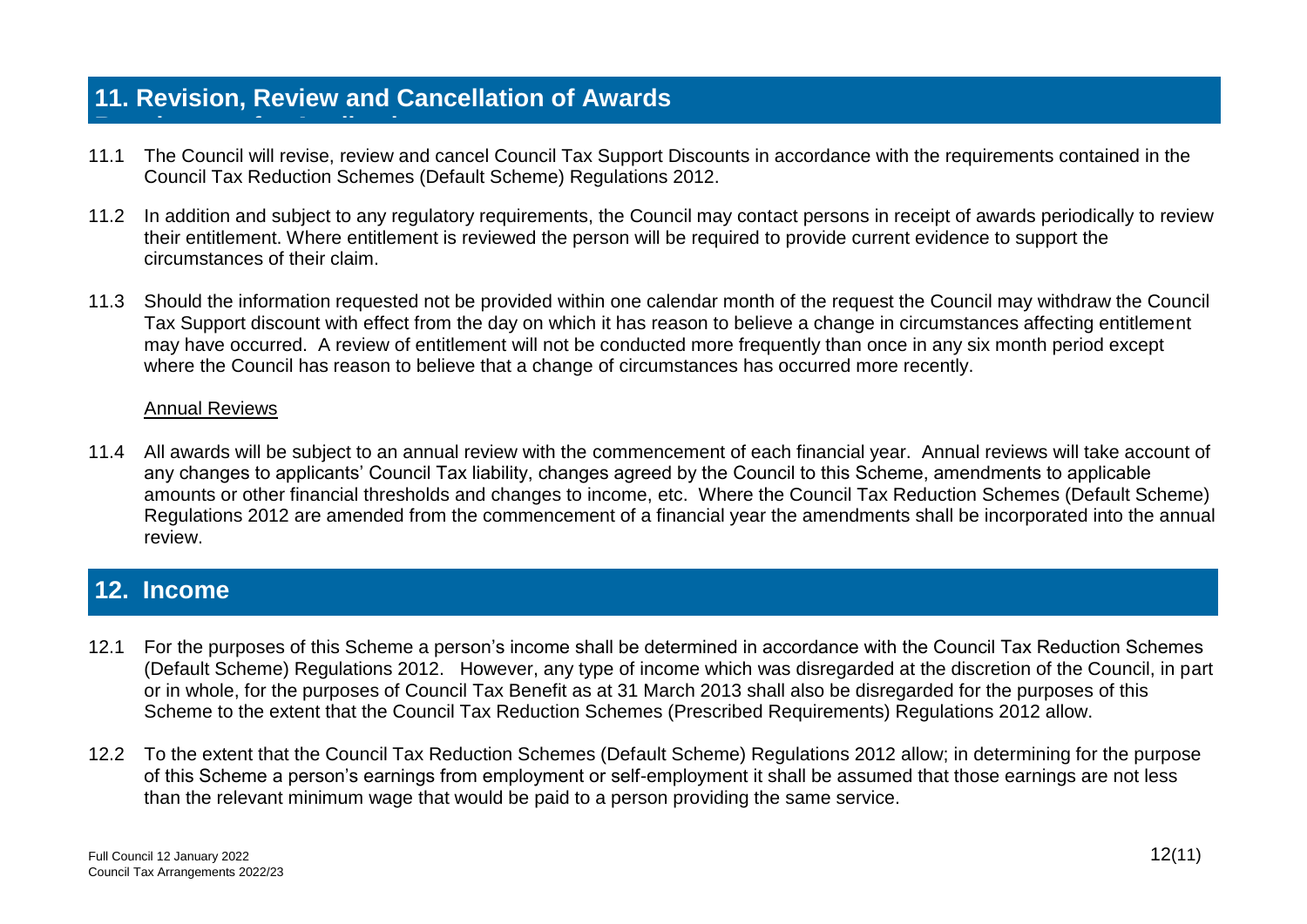#### Explanatory Notes and Policy Intent

- 12.3 The Council has discretion to disregard in full war pensions for the purposes of Council Tax Benefit. The Council Tax Reduction Schemes (Prescribed Requirements) Regulations 2012 appear to place a restriction on the amount of income that may be disregarded. It is the Council's intention that the same amounts of income should be disregarded under the Council Tax Reduction Scheme to the extent that regulations allow. Further provisions in respect of war pensions are made under Section 16 of this Scheme.
- 12.4 It is intended that a person shall not benefit under this Scheme from declaring an income from employment of self-employment that is less than the minimum wage that should be earned for such work.

# **13. Capital**

- 13.1 A person's capital for the purpose of this Scheme shall be determined in accordance with the Council Tax Reduction Schemes (Default Scheme) Regulations 2012 but the amount specified under paragraph 23 (1) of Part 5 of the Schedule to the Council Tax Reduction Schemes (Default Scheme) (England) Regulations 2012 shall be £8,000 except where the Council Tax Reduction Schemes (Prescribed Requirement) Regulations 2012 prescribe otherwise.
- 13.2 Where the regulations allow that the value of a capital asset may be disregarded for a period of time considered to be reasonable for that person to complete the sale of the asset; for the purpose of this Scheme the maximum amount of time that shall be considered to be reasonable shall be twelve calendar months from the commencement of entitlement to Council Tax Support, except where the Council Taxpayer is able to show that there is good cause for a longer period to be considered reasonable.

#### Explanatory Notes and Policy Intent

13.3 It is the intention that where the regulations allow the Council discretion to determine the amount of Council Tax Support that no support shall be awarded where the application has capital, as determined in accordance with the regulations and point 13.2 above, in excess of £8,000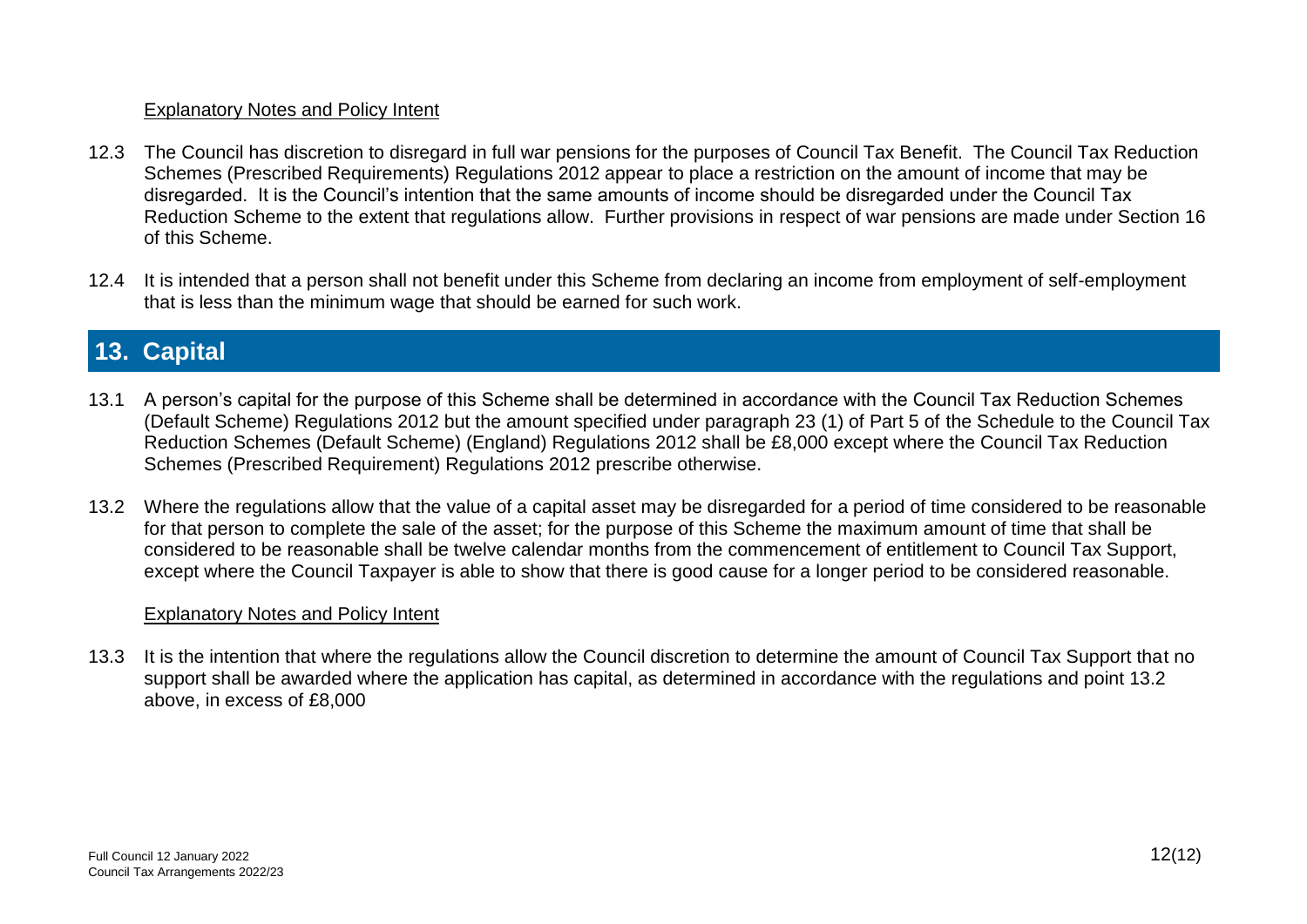## **14. Applicable Amounts**

- 14.1 For the financial year commencing 1 April 2013 applicable amounts shall be those amounts set out in the Council Tax Reduction Schemes (Default Scheme) (England) Regulations 2012 as amended by the Council Tax Reduction Schemes (Prescribed Requirements and Default Scheme) (England) (Amendment) Regulations 2012 and any further amendments.
- 14.2 It is a requirement of this local Scheme that applicable amounts should be reviewed annually and, where appropriate, uprated each year to take account of inflation. Should the Council Tax Reduction Schemes (Default Scheme) (England) Regulations 2012 not be amended in future years, where an amount defined in those regulations is also defined under the Council Tax Reduction Schemes (Prescribed Requirements) (England) Regulations 2012 (as amended) then for the purposes of the Council's local Scheme the amount shall be that amount as currently defined under the Council Tax Reduction Schemes (Prescribed Requirements) (England) Regulations 2012 and any subsequent amendments.
- 14.3 Where, in respect of any financial year an amount is not prescribed under the Council Tax Reduction Schemes (Prescribed Requirements) (England) Regulations 2012, as amended, but a corresponding amount is prescribed for the purpose of Housing Benefit, then that amount shall be used for the purpose of this Scheme for financial years commencing on or after 1 April 2016 subject to any other requirements of this Policy. Otherwise, where no amount is prescribed, the amount shall be adjusted in accordance with the change in the Consumer Price Index as at the end of September prior to the start of the relevant financial year (where the change in the Consumer Price Index is a negative figure there shall be no adjustment).

## **15. Appeals**

- 15.1 Appeals against a decision made by the Council under this Scheme must be made in accordance with the requirements of the Council Tax Reduction Schemes (Default Scheme) (England) Regulations 2012 and the procedure set out in those regulations.
- 15.2 Subject to any regulatory requirements, an appeal will normally only be considered where it is received within one calendar month of the date on which notification of the decision is issued. Appeals received at a later date may be considered only where the appellant can demonstrate to the Council's satisfaction that there is good cause for the appeal to be submitted more than one calendar month after the date on which notification of the decision was issued.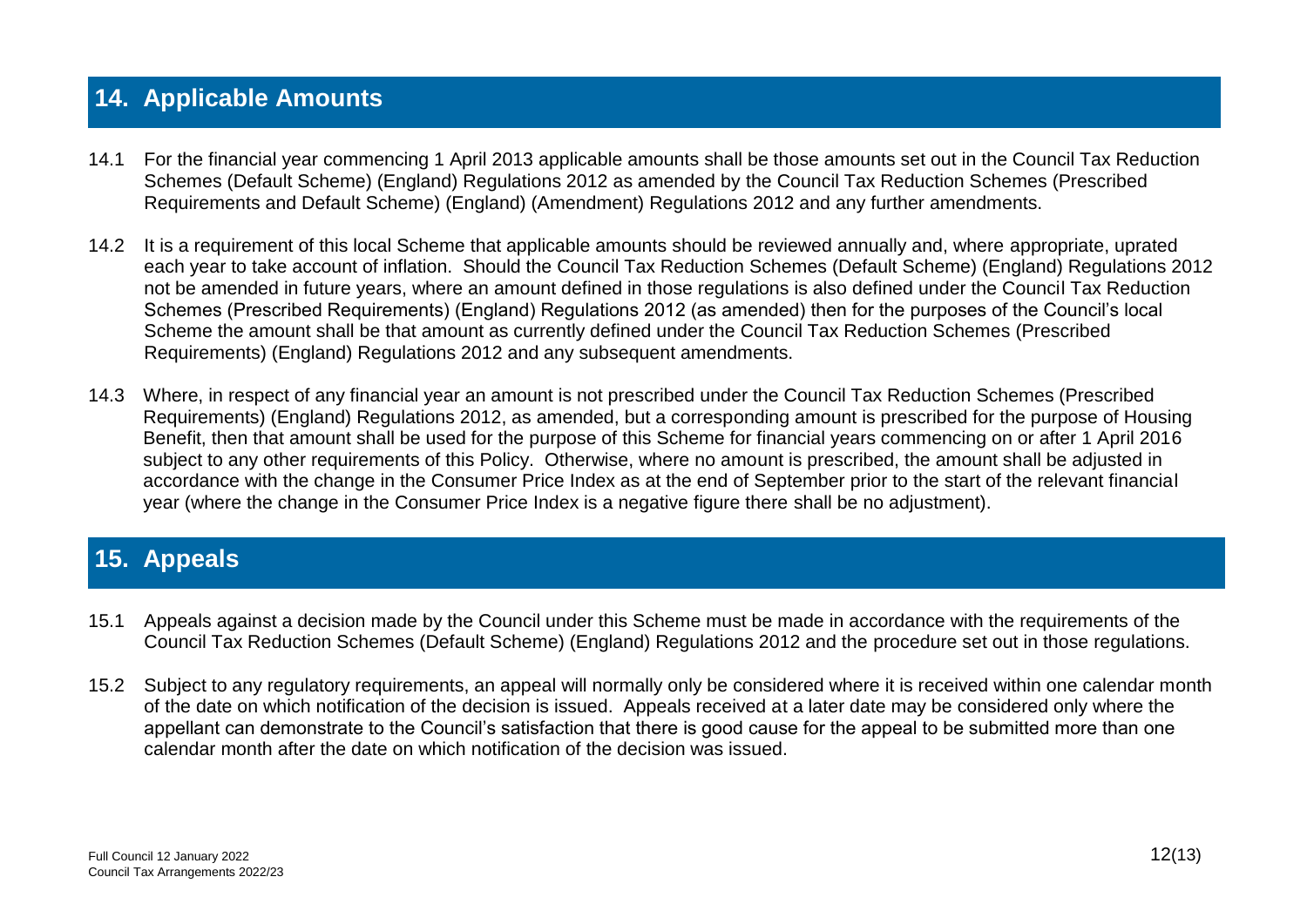## **16. Reductions Under Section 13A(1)(c) Local Government Finance Act 1992**

- 16.1 An application requesting the Council to use its discretionary powers under Section 13A(1)(c) Local Government Finance Act 1992 to reduce the amount of Council Tax payable must be made either in writing or by electronic communications. It may be requested that an application is made in a specific format or using a form that it provides for the purpose of making an application. Such evidence as the Council considers reasonable to enable it to make a decision regarding an application must also be provided upon request.
- 16.2 Applications must state the reason for the request and should supply evidence to support the request.
- 16.3 Applications will be considered in accordance with the policy agreed by the Council for the consideration of an award under Section 13A(1)(c) of the Local Government Finance Act 1992.

#### War Pensions

- 16.4 It was the Council's policy under the Council Tax Benefit regulations that where discretion was allowed to disregard in full any income from war pensions. To the extent that Council Tax Reduction Scheme (Prescribed Requirements) (England) Regulations 2012 and the Council Tax Reduction Schemes (Default Scheme) (England) Regulations 2012 allow, those sums shall also be disregarded for the purpose of this Council Tax Reduction Scheme.
- 16.5 Where the law does not allow for such sums to be disregarded then a discount shall be awarded under Section 13A(1)(c) Local Government Finance Act 1992 so that the amount of Council Tax the person is required to pay for any day shall be the same sum that the persons would be required to pay were the income disregarded.

#### Explanatory Note and Policy Intent

16.6 It is the intention that a person in receipt of a war pension which is disregarded by the Council for the purpose of Council Tax Benefit should not be required to pay a greater amount of Council Tax due to the requirement of the Council Tax Reduction Schemes (Prescribed Requirements) (England) Regulations 2012 or the Council Tax Reduction Schemes (Default Scheme) (England) Regulations 2012. In the event that a person would be required to pay a greater amount then a discount is to be applied under Section 13A(1)(c) Local Government Finance Act 1992 to ensure that the person does not pay more than they would be required to pay if the sums were disregarded.